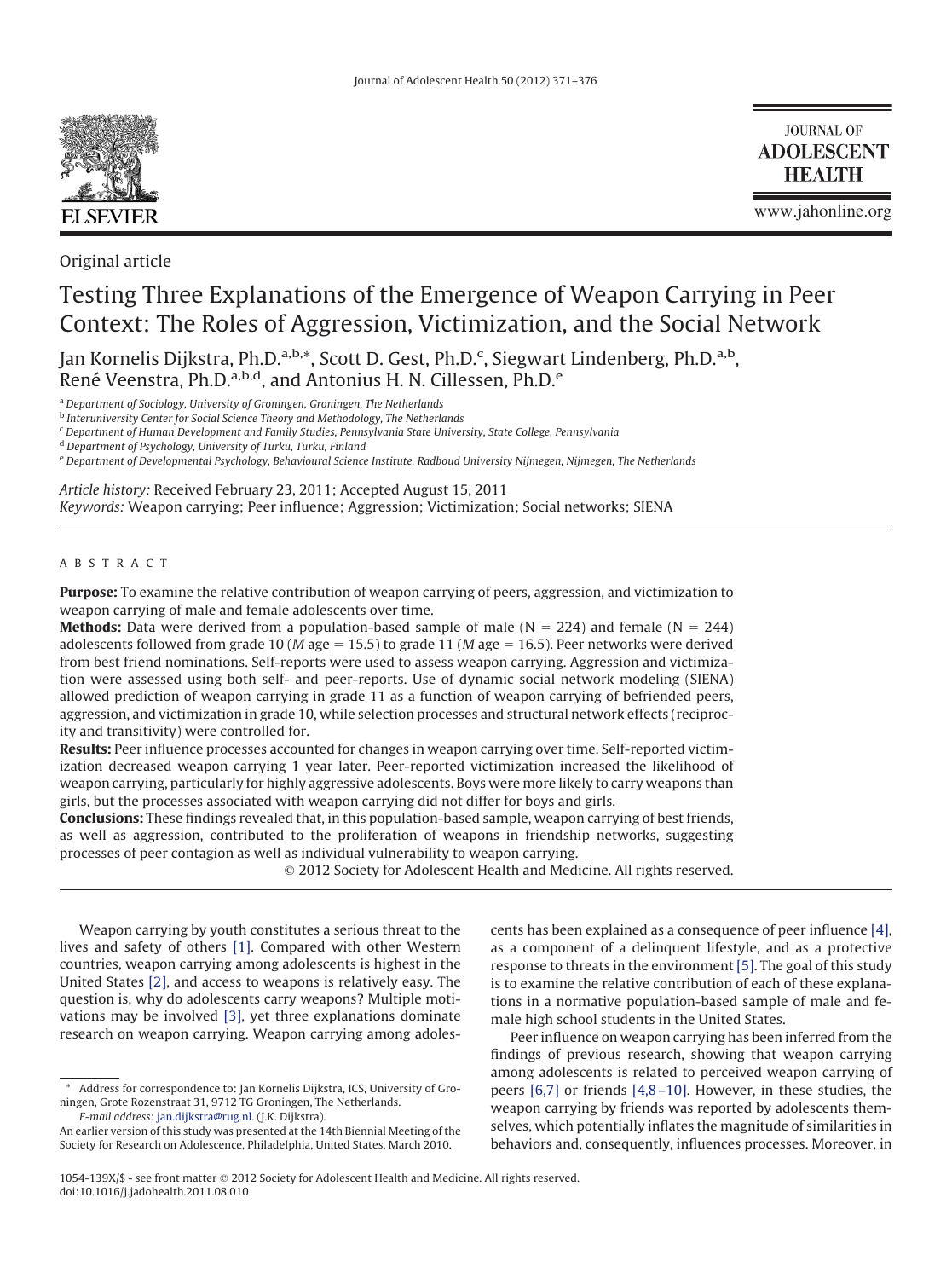most studies, cross-sectional designs were used that do not allow the exclusion of the possibility that similarity arises from weaponcarrying youth selecting one another as friends, that is, selection effects [\[11,12\].](#page-5-6) In a study of high-risk male adolescents, in which both mechanisms were untangled using longitudinal network data, similarities in weapon carrying were explained by peer influence processes rather than by selection [\[13\].](#page-5-7) In combination with the finding that weapon carriers tended to attract more friendship nominations over time, the authors concluded that adoption of friends' weapon carrying may be motivated by expected status enhancement [\[13\].](#page-5-7)

There is reason to believe that peer influence dynamics related to weapon carrying may also exist in normative samples of adolescents. In adolescence, risk behaviors become more attractive, and spread easily via friendship networks [\[14\].](#page-5-8) Weapon carrying might be no exception to this rule. Even when the prevalence rates of weapon carrying are substantially lower than in high-risk samples, adolescents who carry a weapon might provide friends with access to weapons and motivate imitation of their weapon carrying, or even persuade others to carry weapons. When weapon carrying is not a visible practice in the wider peer group, close friendships might even be more important and salient for the proliferation of weapons among adolescents. Thus, even in a normative population-based sample, we expect that weapon carrying also proliferates in friendship networks through peer influence processes.

Alternatively, weapon carrying may emerge as part of a larger category of problem behaviors [\[3,15–20\],](#page-5-2) particularly involvement in aggressive behaviors [\[16,19\].](#page-5-9) However, it has also been suggested that it is not so much being the initiator of aggression, rather it is being the target of aggression, that triggers weapon carrying as a defensive response [\[7,21\].](#page-5-10) Consistent with this perspective, weapon carrying has been associated with feelings of being threatened, such as victimization, fearfulness, and selfprotection [\[7,21–24\].](#page-5-10)

The latter two explanations may be interrelated: weapon carrying to enhance threats against others may increase the perceived need to carry weapons to deter or defend against potential retaliatory attacks; and weapon carrying for defensive purposes may embolden youth to take a more aggressive stance [\[23,25–27\].](#page-5-11) Weapon carrying may therefore emerge as a complex interaction between adolescents' status as an initiator of aggression and their experience as a victim of aggression.

Consistent with recent calls to place adolescent health behaviors in the context of peer social network dynamics [\[28,29\],](#page-5-12) we tested the main effects of aggression, victimization, and peer influence, along with an interaction between aggression and victimization across a period of 1 year in the context of changing friendship patterns. We used longitudinal social network modeling (SIENA) to untangle these processes at the individual and peer environment levels, which may explain weapon-carrying behavior for boys and girls [\[30\],](#page-5-13) while we controlled for friendship network dynamics that were unrelated to weapon carrying (e.g., reciprocity, transitivity) [\[31,32\].](#page-5-14)

# **Methods**

## *Participants and procedure*

The participants were part of a longitudinal study on the social and academic development of children and youth. We used data across two consecutive high school years (grades 10 and 11) from a school in a mid-sized town in the northeastern United States. For 95% of all participants, information was available on best friend nominations as well as weapon carrying for at least one time point. These students were included in the current study, resulting in an analytical sample of 468 participants (boys:  $N = 224$ ; girls:  $N = 244$ ). The ethnic composition of this sample was 68.6% white, 15.8% African American, 10.9% Latino, 3.4% Asian American, .2% of other ethnic origin, and .9% missing. The school district in which the data were collected serves primarily lower and lower middle class families.

All testing took place in the spring, during the school year. Students were told that participation was voluntary and that any questions they did not wish to answer could be left blank. In addition to self-reports of behaviors, participants completed sociometric assessments each year. An alphabetic roster was created with the names of all students in the grade. Participants could name same- and cross-gender peers for all questions. This sociometric assessment was used to identify relationships among grade-mates (friendships), and aggression and victimization of peers (see later).

## *Measures*

*Best friends: We used best friend nominations ("Who are your best friends?") to define peer networks.* These nominations were summarized in adjacency matrices, indicating whether a best friend relation was absent (0) or present (1), with other members of the network. On average, students named 5.13 best friends in grade 10 and 4.90 in grade 11. In grade 10, 22% of the relations were reciprocal; in grade 11, 23% of the relations were reciprocal. The density of the network, representing the proportion of ties in relation to the total number of possible ties, was about .010 at both consecutive time points.

*Weapon carrying* was based on the question, "During the past 30 days, how many times did you carry a weapon, such as a gun, knife, or club?" Answer categories were 0 day, 1 day, 2 or 3 days, 4 or 5 days, and  $\geq 6$  days. Information about weapon carrying was available in both grades for 116 boys and 143 girls. Weapon carrying was stable for 80.2% of the boys, decreased for 7.8%, and increased for 12%. For girls, these percentages were 93% stable, 2.1% decreased, and 4.2% increased [\(Table 1\)](#page-2-0).

*Self-reported aggression and victimization* were measured by asking participants to indicate how often they had different experiences with other students on a 5-point scale running from never to a few times a week. The aggression scale was based on three items: "I chased another student like I was really trying to hurt him or her," "I threatened to hurt or beat up another student," and "I hit, kicked, or pushed another teen in a mean way." Answers to these items were summed, yielding a reliable scale ( $\alpha$  = .84). Victimization was based on the same items but worded to suit the victim of the aggression (e.g., "Another student chased me like he or she was really trying to hurt me"), yielding an internally consistent scale ( $\alpha$  = .82). Both scale scores were standardized *z* scores in the entire sample and were subsequently transformed to a 4-point scale, using increments of .5 of the continuous *z* score as the cut-off points [\(Table 2\)](#page-2-1).

*Peer-reported aggression and victimization* were also used to include the perspective of peers. From the roster of grade-mates, respondents identified which students they believed "start fights," "say mean things," and "tease others." Nominations that each participant received were summed to create an overall view of peer-reported aggression. The items "get hit," "pushed," or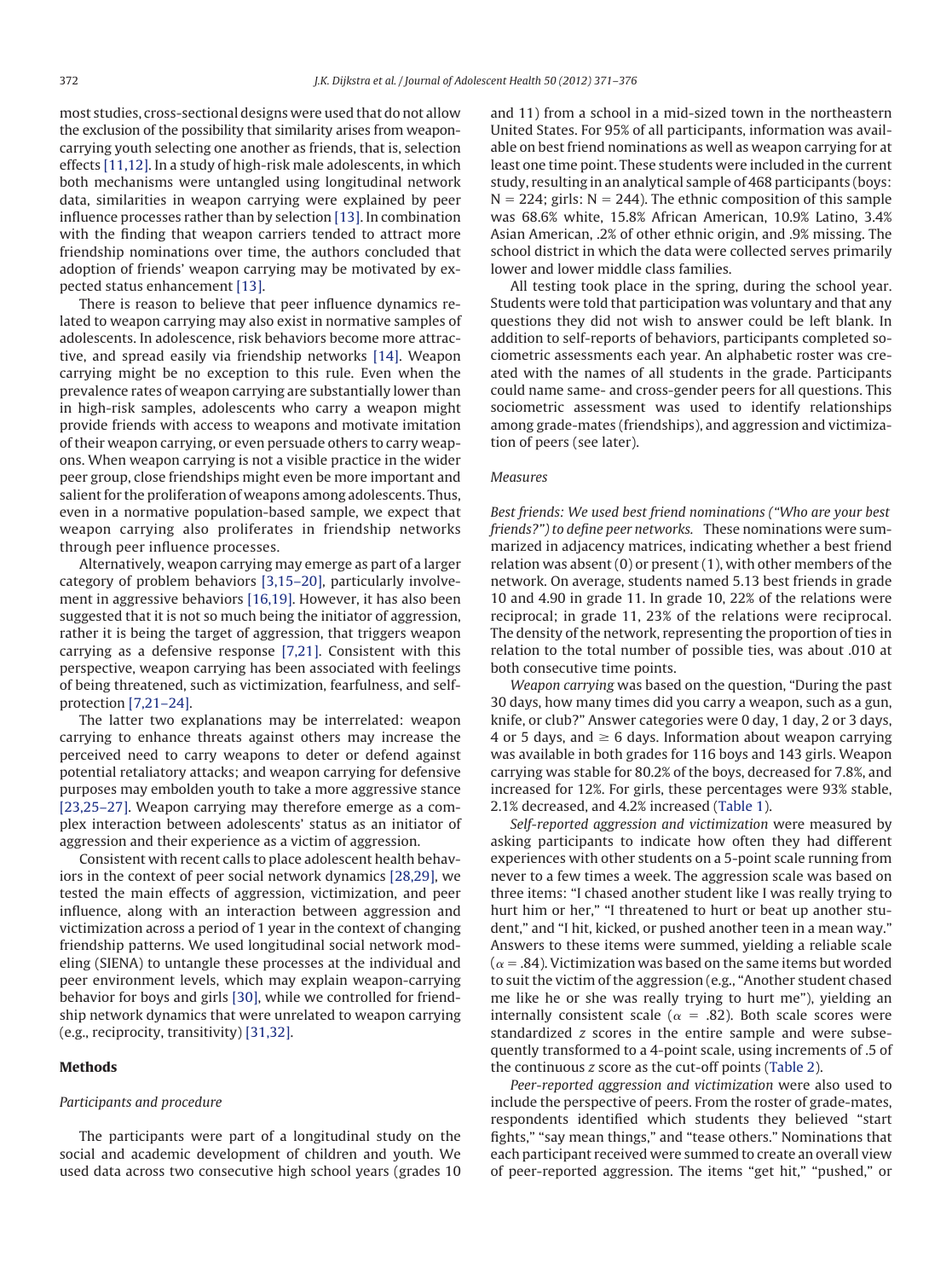| Number of days of weapon carrying<br>in previous 30 days | Boys                    |                         | Girls                   |                         |
|----------------------------------------------------------|-------------------------|-------------------------|-------------------------|-------------------------|
|                                                          | Grade 10<br>$(N = 164)$ | Grade 11<br>$(N = 174)$ | Grade 10<br>$(N = 195)$ | Grade 11<br>$(N = 192)$ |
| $\mathbf{0}$                                             | 78.7 (129)              | 78.4 (138)              | 96.4 (188)              | 94.3 (181)              |
|                                                          | 4.3(7)                  | 4.5(8)                  | .0(0)                   | 1.6(3)                  |
| $2 - 3$                                                  | 4.3(7)                  | 4.5(8)                  | 2.6(5)                  | 1.0(2)                  |
| $4 - 5$                                                  | 1.2(2)                  | 1.7(3)                  | .5(1)                   | 1.6(3)                  |
| $\geq 6$                                                 | 11.6(19)                | 10.8(19)                | .5(1)                   | 1.6(3)                  |

<span id="page-2-0"></span>**Table 1** Percentage of participants carrying a weapon

Note: Total number of participants between parentheses.

"kicked by others" were used to measure peer-reported victimization. Again, the number of nominations received was counted for each student and z-standardized. For aggression, the *z* score was transformed to a 4-point scale in increments of .5. Because peer victimization was strongly centered on the mean, it was dichotomized to a 2-point scale indicating high versus low victimization. These four measures for aggression and victimization were measured at time 1 and used to predict weapon carrying at time 2 [\(Table 2\)](#page-2-1).

## *Attrition analyses*

We compared differences in weapon carrying, and differences in the aggression/victimization measures between respondents with missing weapon-carrying data and respondents with complete data. Adolescents with missing data on weapon carrying in grade 10 scored higher on weapon carrying in grade 11 than students with complete data (*t*(366) = 2.23, *p* < .05;  $M$  = .56 vs. .29). Respondents with missing data on weapon carrying in grade 11 reported significantly higher weapon carrying in grade 10 ( $t(357) = 3.03$ ,  $p < .01$ ;  $M = .59$  vs. .24) and slightly higher self-reported victimization in grade 10 ( $t(337) = 1.71$ ,  $p = .09$ ;  $M = 2.12$  vs. 1.87) than respondents with complete data in grades 10 and 11. No other differences were found.

## *Analysis strategy*

The data were analyzed using SIENA. SIENA allows statistical estimation of a stochastic actor-based model for the coevolution of networks and behavior over time [\[31\].](#page-5-14) The model expresses that in response to the current network structure and attributes of the other network members, individuals can change a friendship tie (add or dissolve a tie), they can change their weaponcarrying behaviors (increase or decrease), or they can make no change to their friendships or behavior. Changes in behavior indicate influence effects; changes in network ties indicate selection effects.

Estimates are derived from iterative simulations within a Markov Chain Monte Carlo approach [\[31\],](#page-5-14) yielding probabilities of specific change patterns for individual behaviors and network relations given the observed data. The program estimates selection and influence effects while controlling each for the other, yielding estimates for changes in both networks and behavior [\[11,31,33\].](#page-5-6) Missing data are treated in SIENA in such a way that their influence on the estimation results is minimized. Specifically, the calculation of the target statistics is restricted to nonmissing data [\[34\].](#page-5-15)

Analyses in SIENA yield three types of parameters. First, the parameters of the network and behavior rate functions indicate the average number of opportunities for change in each. Second, network dynamics reflect changes in the friendship ties among network members. Structural network effects, such as reciprocity (the tendency to reciprocate friendship nominations) and transitivity (the tendency for friends of friends to become friends with each other), can produce changes in friendship patterns that are unrelated to the behavioral characteristics of the individuals involved. Three structural network effects were taken into account: (a) *density*, or the number of outgoing nominations; (b) *reciprocity*; and (c) *transitivity*. These structural network effects are important to take into account to avoid misspecifying estimates for selection and, consequently, influence [\[11\].](#page-5-6) For example, two adolescents with a common friend are likely to become friends as well (transitivity). When both adolescents are similar in weapon carrying, the attribution of their friendship to their similarity in weapon carrying would be inflated if the transitivity effect was not controlled for.

Three other types of network dynamic parameters, measuring selection effects, were estimated. *Activity* effects describe the extent to which a particular individual characteristic was associated with an actor making a friendship nomination. *Popularity* effects describe the extent to which a particular characteristic was associated with receiving more friendship nominations. Finally, *selection similarity* describes the extent to which youth select friends who are similar to themselves with regard to a particular characteristic. We estimated activity, popularity, and selection similarity effects with respect to both gender and weapon carrying.

#### <span id="page-2-1"></span>**Table 2**

| Descriptive statistics for aggression and victimization in grade 10 |  |  |  |  |  |  |  |
|---------------------------------------------------------------------|--|--|--|--|--|--|--|
|---------------------------------------------------------------------|--|--|--|--|--|--|--|

|                                                                                                                    | Boys                         |                            |                                    |                          |                              | Girls                       |                                      |                          |  |  |
|--------------------------------------------------------------------------------------------------------------------|------------------------------|----------------------------|------------------------------------|--------------------------|------------------------------|-----------------------------|--------------------------------------|--------------------------|--|--|
|                                                                                                                    | Mean                         | <b>SD</b>                  | Range                              |                          | Mean                         | <b>SD</b>                   | Range                                | N                        |  |  |
| Self-reported aggression<br>Self-reported victimization<br>Peer-reported aggression<br>Peer-reported victimization | 2.25<br>2.16<br>2.31<br>1.20 | 1.28<br>1.30<br>.64<br>.40 | $ -4$<br>1–4<br>$2 - 4$<br>$1 - 2$ | 154<br>154<br>204<br>204 | 1.84<br>1.75<br>2.00<br>1.26 | 1.21<br>1.11<br>1.25<br>.44 | 1-4<br>$1 - 4$<br>$1 - 4$<br>$1 - 2$ | 185<br>185<br>231<br>231 |  |  |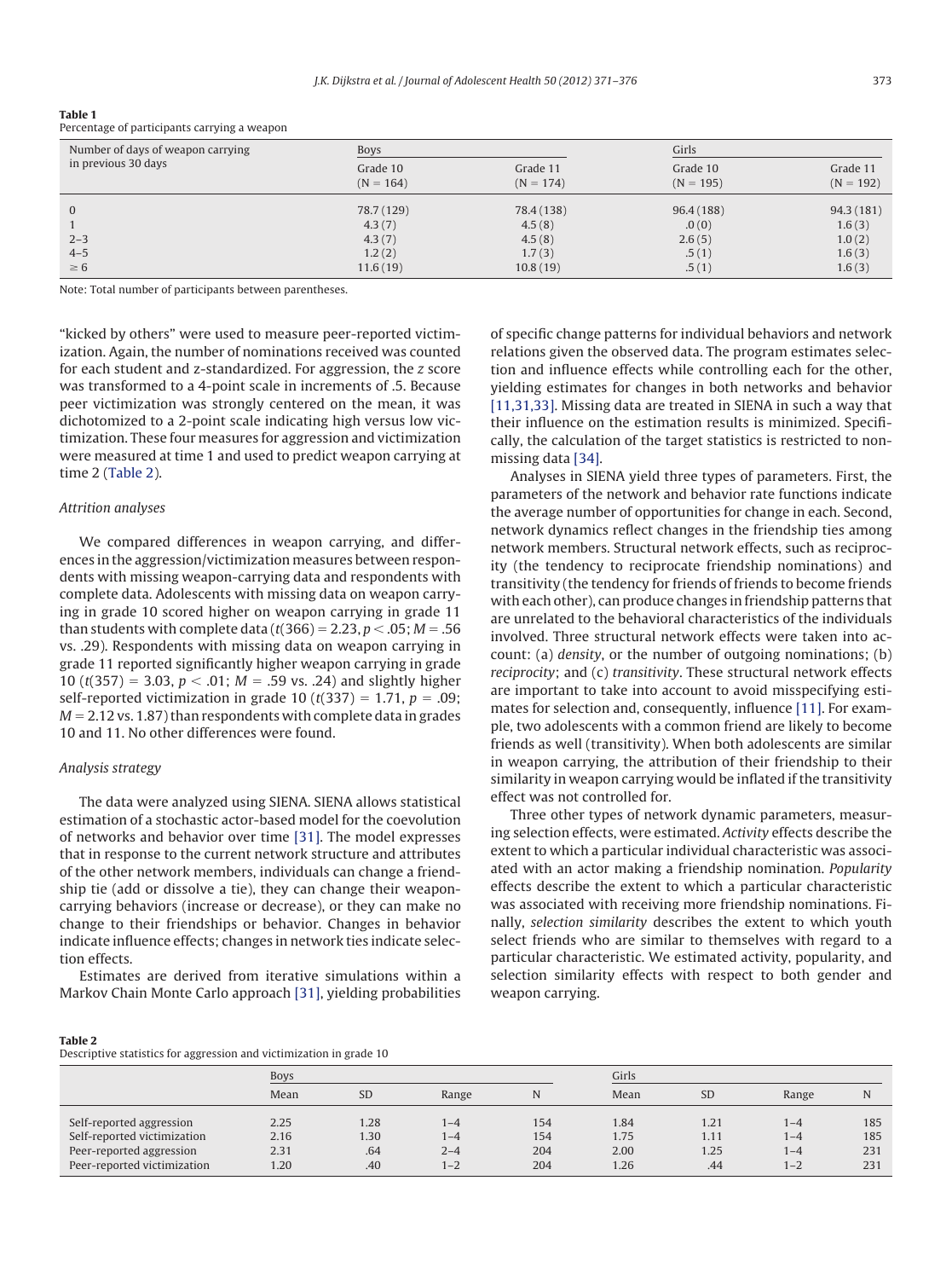| Weapon-carrying grade 10             |                  | .47 <sup>a</sup> | .32 <sup>a</sup> |                  | .12              | $-.03$ |
|--------------------------------------|------------------|------------------|------------------|------------------|------------------|--------|
| Weapon-carrying grade 11             | .30 <sup>a</sup> |                  | .30 <sup>a</sup> | .11              | .11              | $-.11$ |
| Self-reported aggression grade 10    | .27 <sup>a</sup> | .29 <sup>a</sup> |                  | .70 <sup>a</sup> | .10              | .05    |
| Self-reported victimization grade 10 | .22 <sup>a</sup> | .08              | .70 <sup>a</sup> |                  | $-.02$           | .08    |
| Peer-reported aggression grade 10    | .03              | .12              | .19 <sup>a</sup> | .10              |                  | .12    |
| Peer-reported victimization grade 10 | $-.06$           | .04              | .03              | .13              | .15 <sup>a</sup> |        |

<span id="page-3-0"></span>**Table 3** Correlations between weapon carrying, aggression, and victimization

Note:  $a$   $p <$  .05. Correlations above the diagonal are for boys, below the diagonal for girls. Because categorical variables were used, correlations were calculated using Spearman's rho.

The third set of estimates is for parameters that predict changes to weapon carrying over time (behavior dynamics). The *weapon-carrying linear* effect indicates the overall tendency toward high or low values on weapon carrying. A negative parameter indicates that most respondents score below the mean on the weapon-carrying scale; a positive parameter indicates that the majority score above the mean. The *weapon-carrying quadratic* effect is a feedback effect of weapon carrying on itself [\[35\].](#page-5-16) A negative value would suggest a self-correcting mechanism; respondents with high values on weapon carrying are more likely to decrease their weapon carrying over time, whereas respondents with low values on weapon carrying are more likely to increase their weapon carrying (regression to the mean effect). Conversely, a positive effect indicates a self-reinforcing effect; low values of weapon carrying predict lower levels of weapon carrying, whereas high values of weapon carrying predict higher levels (polarization-effect).

The predictors of weapon carrying comprise the effects of gender, aggression, and victimization on changes in weapon carrying as well as the *peer influence effect*, which indicates the extent to which participants changed their weapon carrying in accordance with their friends' weapon carrying.

The test the distinct effects of *self-reported aggression* and *victimization* and of *peer-reported aggression* and *victimization* on weapon carrying, both were examined in two separate models. To examine the interplay between aggression and victimization, we also tested interactions between self-reported aggression and victimization, and between peer-reported aggression and victimization. The estimation of parameters is based on the methods of moments algorithm [\[36\].](#page-5-17)

To facilitate interpretation of the results, we calculated the exponential function of the estimates (presented in text). For the effects that may explain similarities in friends' weapon carrying (i.e., selection and influence similarity), we first divided the estimates by the number of answer categories on the weaponcarrying scale minus one. Because of this, the odds ratios (ORs) for these effects reflect the effect of 1 U of increase or decrease on the weapon-carrying scale. The ORs for the covariates aggression and victimization were calculated in a similar way. Because the quadratic term was not linear, we did not calculate a corresponding OR.

#### **Results**

## *Correlations*

Weapon carrying in grade 10 was related to weapon carrying 1 year later for boys and girls [\(Table 3\)](#page-3-0). Self-reported aggression at time 1 was associated with weapon carrying in both grades for

boys and girls, whereas self-reported victimization was only related to weapon carrying at time 1 for girls. No associations were found between weapon carrying and peer-reported aggression or victimization. Self-reported aggression and victimization were equally correlated for boys and girls. Peer-reported aggression was only associated with peer-reported victimization and self-reported aggression for girls.

## *SIENA analyses*

[Table 4](#page-3-1) shows the results of the SIENA analyses. Because the results of both models are largely similar, the findings are discussed simultaneously.

<span id="page-3-1"></span>

| Table 4                     |  |  |
|-----------------------------|--|--|
| Results from SIENA analyses |  |  |

|                                  | Self-reported<br>aggression and<br>victimization |           | Peer-reported<br>aggression and<br>victimization |           |  |
|----------------------------------|--------------------------------------------------|-----------|--------------------------------------------------|-----------|--|
|                                  | Est. <sup>a</sup>                                | <b>SE</b> | Est.                                             | <b>SE</b> |  |
| Network dynamics <sup>b</sup>    |                                                  |           |                                                  |           |  |
| Network rate function            | 21.85****                                        | 1.16      | $-21.17***$                                      | 1.10      |  |
| Predictors of friendship choices |                                                  |           |                                                  |           |  |
| Structural network effects       |                                                  |           |                                                  |           |  |
| Density                          | $-2.99***$                                       | .06       | $-3.02***$                                       | .04       |  |
| Reciprocity                      | $2.16***$                                        | .09       | $2.17***$                                        | .09       |  |
| Transitivity                     | $.43***$                                         | .02       | $.43***$                                         | .02       |  |
| Gender effects <sup>b</sup>      |                                                  |           |                                                  |           |  |
| Gender activity                  | $-.11***$                                        | .05       | $-.11*$                                          | .06       |  |
| Gender popularity                | $.18***$                                         | .05       | $.19***$                                         | .05       |  |
| Same-gender selection            | $.32***$                                         | .06       | $.32***$                                         | .05       |  |
| Weapon-carrying effects          |                                                  |           |                                                  |           |  |
| Weapon-carrying activity         | $.18***$                                         | .07       | $.14*$                                           | .08       |  |
| Weapon-carrying popularity       | .03                                              | .08       | .03                                              | .08       |  |
| Weapon-carrying selection        | .43                                              | .36       | .39                                              | .39       |  |
| <b>Behavior dynamics</b>         |                                                  |           |                                                  |           |  |
| Weapon-carrying rate function    | $9.36***$                                        | 2.59      | $8.68***$                                        | 3.25      |  |
| Predictors of weapon carrying    |                                                  |           |                                                  |           |  |
| Weapon-carrying linear           | $-1.20**$                                        | .47       | $-.95*$                                          | .54       |  |
| Weapon-carrying quadratic        | $.68***$                                         | .13       | $.83***$                                         | .19       |  |
| $G$ ender <sup>c</sup>           | $.64*$                                           | .37       | .32                                              | .42       |  |
| Peer influence <sup>d</sup>      | $12.05***$                                       | 4.53      | $15.32**$                                        | 6.09      |  |
| Individual aggression            | $.68***$                                         | .18       | $.53***$                                         | .26       |  |
| Individual victimization         | $-.41**$                                         | .18       | $-.54$                                           | .65       |  |

Odds ratios corresponding to these estimates are reported in the text.

<sup>b</sup> The Jaccard index was .245, which indicates the relative stability of network ties between both time points.

 $c$  Boys = 1.

<sup>d</sup> Average similarity was used for the peer influence effect.

 $p < .10$ .

 $p < .05$ .

 $***\, p<.01.$ 

 $^{****}p<.001.$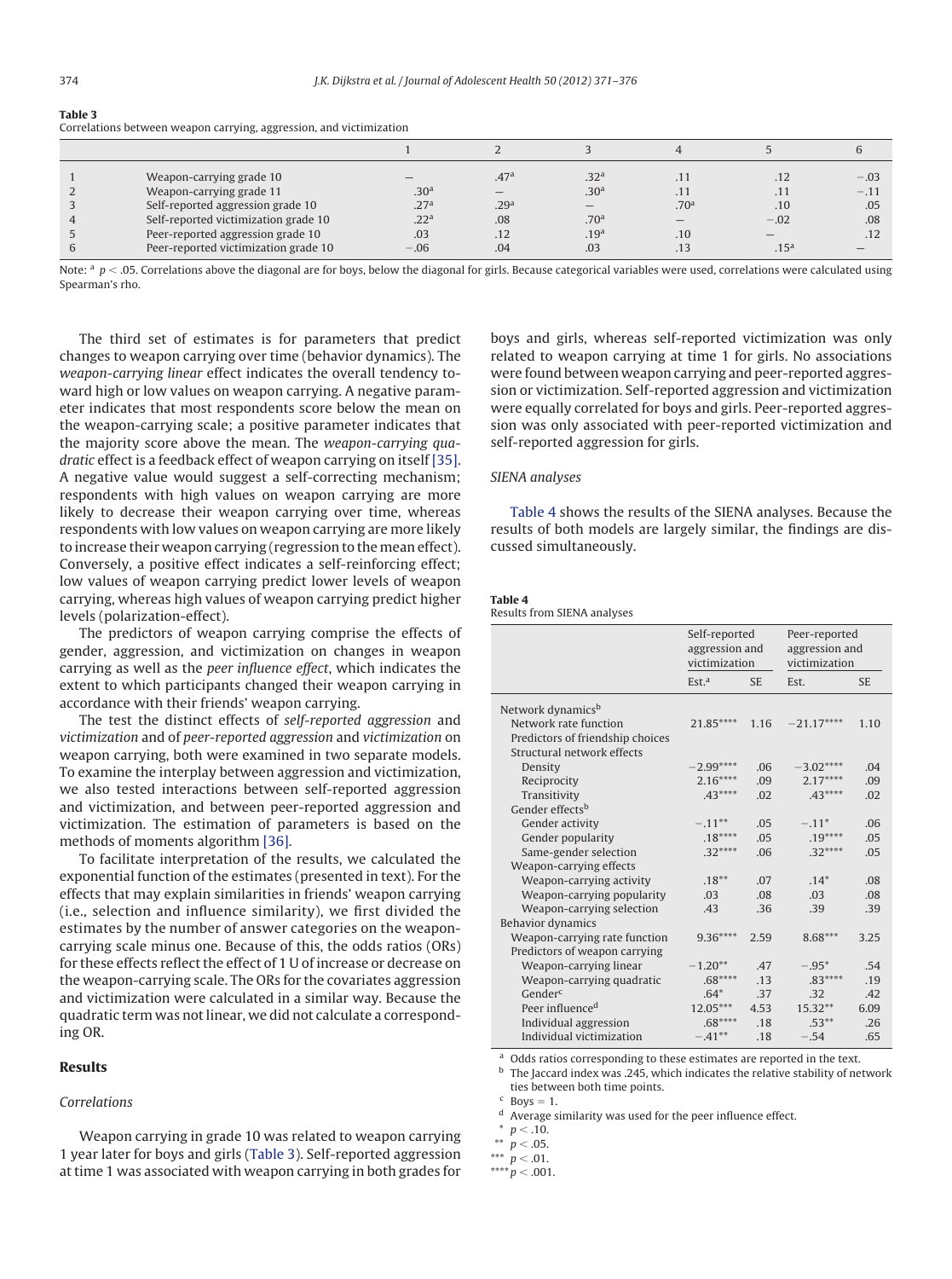## *Predictors of friendship choices*

The negative parameter for density indicates that participants were highly unlikely to nominate peers as friends arbitrarily, but rather based their choices on other factors, such as reciprocity and transitivity. Participants were almost nine times more likely to nominate as a friend a peer who also nominated them as a friend, compared with peers who did not nominate them as a friend (OR = 8.65 and OR = 8.73). The transitivity estimate reveals that friendships were more likely between respondents who shared a friend, compared with respondents who did not share friends ( $OR = 1.54$ ).

The positive gender popularity effect means that boys received more nominations as best friend than girls ( $OR = 1.20$ ), but the negative gender activity effect means that boys nominated fewer peers as best friends than did girls ( $OR = .89$ ). The positive same-gender selection effect indicates that participants were more likely to select same-gender peers as friends than other-gender peers (OR  $= 1.38$ ).

The significant weapon-carrying activity effect indicates that level of weapon carrying was positively associated with the number of grade-mates named as best friend. Specifically, an increase of 1 U on the weapon-carrying scale increased the probability of nominating versus not nominating peers as friends by a factor of 1.19 (or  $+$  19%) and 1.15 (or  $+$  15%), indicating higher social activity of weapon carriers. There was not a significant tendency for participants to select friends who were similar to themselves on levels of weapon carrying.

## *Predictors of weapon carrying*

With regard to the behavior dynamics, the negative weaponcarrying linear effect indicates that most respondents scored below the midpoint on the weapon-carrying scale ( $OR = .30$ ) and  $OR = .39$ ). The positive quadratic effect indicates a selfreinforcing effect, reflecting that noncarriers tend to abstain from weapon carrying, whereas participants who already carried a weapon were more likely to increase their weapon carrying over time.

The results for gender showed that boys were somewhat more likely to increase their weapon carrying over time than girls only in the models with self-reported aggression and victimization. In both models, the average level of weapon carrying among peers named as best friends was a significant predictor for adolescent weapon carrying. Specifically, this peer influence effect showed that participants were 20 to 46 times more likely to make a move toward their friends' level of weapon carrying than not to change their weapon carrying. We also tested whether this influence effect differed for boys and girls, which was not the case (not presented here).

Self-reported aggression in grade 10 also predicted increased weapon carrying ( $OR = 1.26$ ). However, self-reported victimization in grade 10 was associated with *decreased* weapon carrying  $(OR = .87)$ . Peer-reported aggression predicted weapon carrying  $(OR = 1.19)$ , whereas peer-reported victimization did not. No gender differences were found for the effects of aggression and victimization on weapon carrying (not presented here).

Finally, we tested the interaction effect between aggression and victimization on weapon carrying. It appeared that the effect of peer-reported aggression on weapon carrying buffered the effect of peer-reported victimization in such a way that high victimization increased the probability of



<span id="page-4-0"></span>**Figure 1.** Interaction effect of peer-reported aggression and peer-reported victimization on weapon carrying.

weapon carrying only when aggression increased (Est.(SE)  $=$ 1.98 (.90),  $p <$  .05; [Figure 1\)](#page-4-0). No interaction effect was found for self-reported aggression and victimization.

## **Discussion**

The findings of this study show that both having friends who carry weapons and being aggressive increase adolescents' weapon carrying 1 year later, revealing that both factors contribute to the proliferation of weapons among adolescents. The view that victimization spurs weapon carrying (e.g., for protection or retaliation) was rejected in this normative adolescent peer group. In fact, self-reported victimization generally decreased the likelihood of weapon carrying.

Although the findings of previous studies showed that indicators of victimization as well as aggression were associated with weapon carrying, studies in which both effects were tested simultaneously showed that associations of fear and victimization with weapon carrying were absent, contrary to the effects of aggression and delinquency [\[13,14,37\].](#page-5-7) This suggests that weapon carrying as a purely defensive response without engagement in problem behaviors may be uncommon. The finding that peer-reported victimization increased the likelihood of weapon carrying for highly aggressive adolescents underlines that experiences of victimization may prompt weapon carrying only among adolescents with a history of aggression [\[27\].](#page-5-18)

A reason that we did not find this interaction effect for selfreported aggression and victimization might be the high collinearity between both measures, resulting in large standard errors. A more substantive explanation is that, similar to what has been found in the identification of bully-victims [\[38\],](#page-5-19) peer reports seem better suited than self-reports to differentiate between aggressors, victims, and aggressor-victims, leading to more predictive validity in explaining changes in weapon carrying.

The fact that multiple processes involving peer experiences were related to weapon carrying underscores the extent to which adolescent health behaviors are embedded in complex, dynamic peer networks [\[28,29\].](#page-5-12) Together, these factors might create a dangerous mix that could result in weapon carrying among adolescents and, subsequently, weapon use. Tackling victimization and aggression in schools, and in particular how aggressive youth respond to victimization, and creating a safe environment for students seems, therefore, a good starting point for preventing adolescents from carrying weapons.